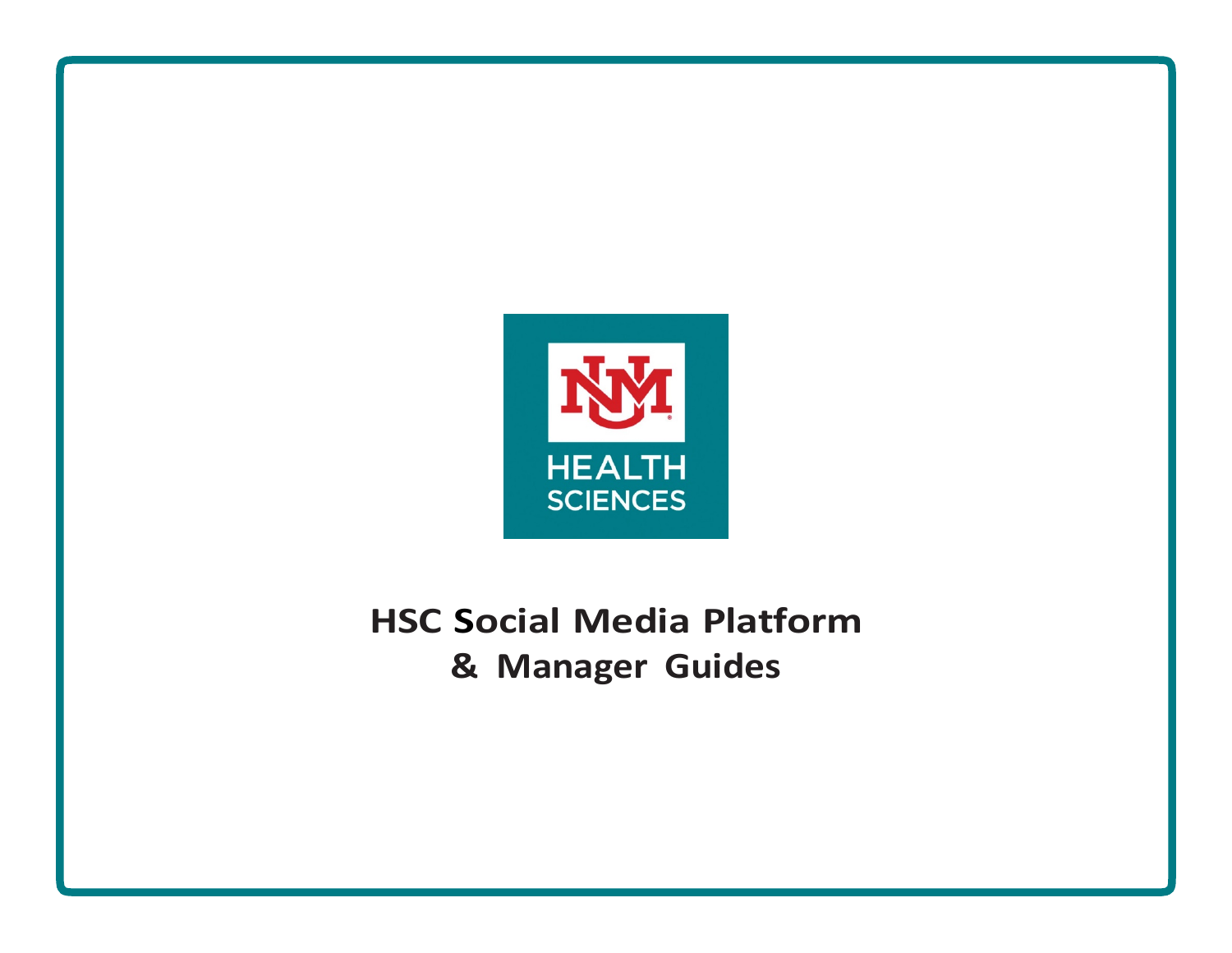|  |  | <b>Table of Contents</b> |  |
|--|--|--------------------------|--|
|--|--|--------------------------|--|

#### **Table of Contents 3 HSC SOCIAL MEDIA PLATFORM GUIDES**

- **Social Media Usage by Age Group Content Overview**
- **Audience Segmentation & Targeting**
- **Facebook**
- **Instagram**
- **Snapchat**
- **YouTube**
- **LinkedIn**
- **Twitter**
- **Hashtag Best Practices**
- **An Introduction to KPIs**
- **HSC SOCIALMEDIAMANAGERGUIDE**
- **Social Media Manager Daily Tasks Content Scheduling Best Practices**
- **Response Decision Tree**
- **Response Guide**
- **SOCIAL MEDIA PLANNING WORKSHEET**
- **OPENING & CLOSING SOCIAL MEDIA ACCOUNTS**
- **Should You Create a New Social Media Account? HSC Social Media Steering Committee Closing an Account**
- **NEWSOCIALMEDIA ACCOUNTREQUEST**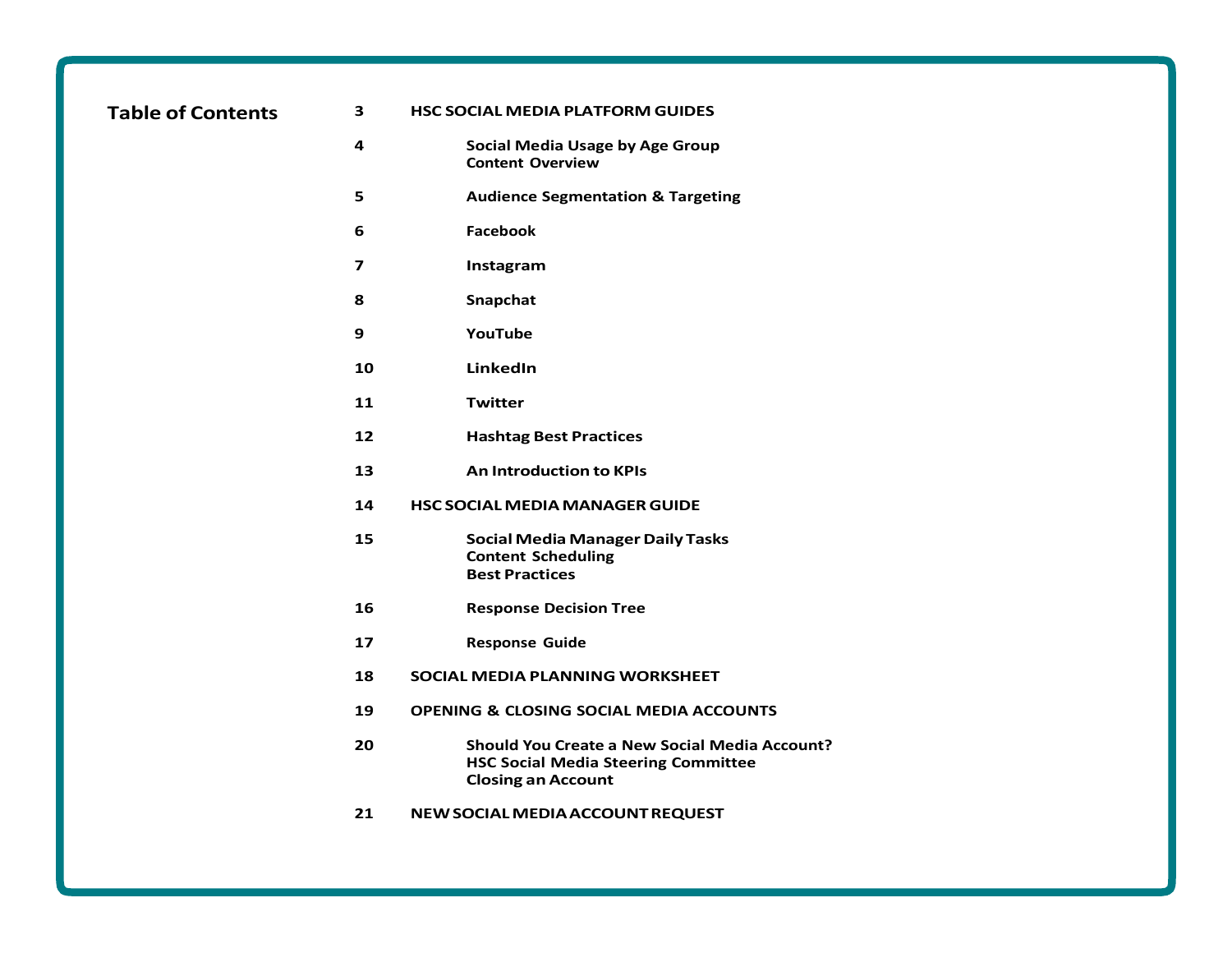

# **HSC Social Media Platform Guides**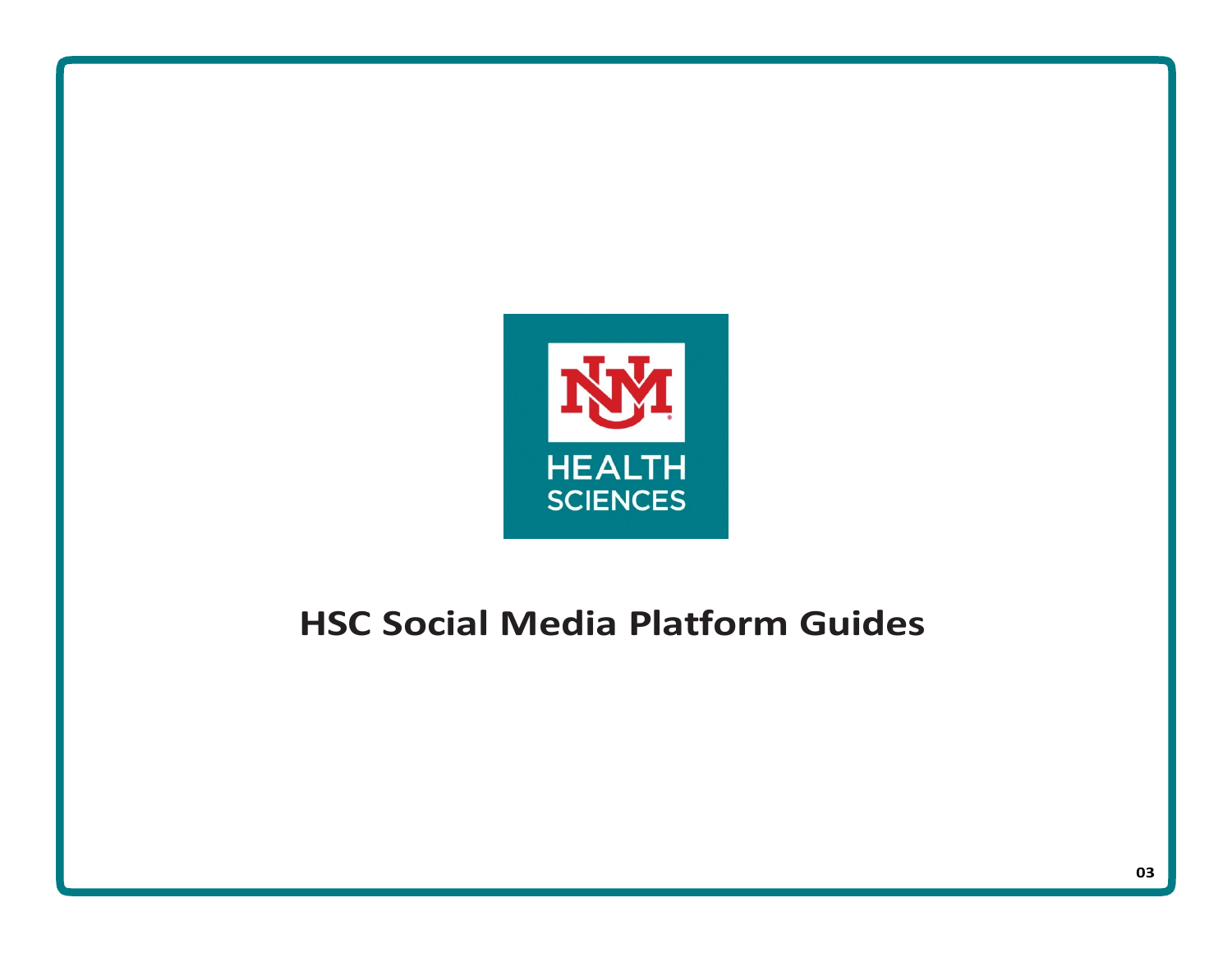# **Social Media Usage by Age Group**



# **Content Overview**

#### **Images**

The majority of social media platforms accept static imagery. However, if you have text on an image in Facebook and Instagram it can cover no more than 20% of the image.

#### **Text**

With audience attention span getting shorter, it's best to limit the amount of text in a post and look to insert Emojis to communicate personality and grab people's attention. In January 2017, **Quintly**<sup>1</sup> found that Instagram posts with emojis had a 15% higher interaction rate than posts without emojis.

- **[1]** https:/[/www.quintly.com/blog/instagram-emoji-study](http://www.quintly.com/blog/instagram-emoji-study)
- **[2]** <https://tubularinsights.com/facebook-users-video-more-engaging-images/>
- **[3]** https:/[/www.w3.org/WAI/standards-guidelines/](http://www.w3.org/WAI/standards-guidelines/)

#### **Video**

In a **Facebook study**<sup>2</sup>, users found video 5 $x$  more engaging than Images. It is recommended videos be no longer than 15 seconds. When possible, you should communicate the main message of your video in the first 3-5 seconds.

Incorporating text into your video can significantly help communicate your message (and get around the 20% rule for images on Facebook and Instagram - See Images).

By default, most Social Media channels with newsfeeds have the sound turned off, so the importance of incorporating text (and/or subtitles) in video cannot be overstated. Correctly-sized subtitles can also make your content ADA Compliant.

#### **Carousel (Facebook/Instagram)**

The carousel format lets you show 2 or more images and/or videos, headlines and links or calls-to-action in a single ad. Especially effective on mobile, video carousels get high engagement rates.

#### **Stories**

An immersive creative format that enables people to view and share everyday moments through photos and videos that disappear (unless saved) within 24 hours. First seen on SnapChat but now available on both Instagram (where it is extremely popular) and Facebook.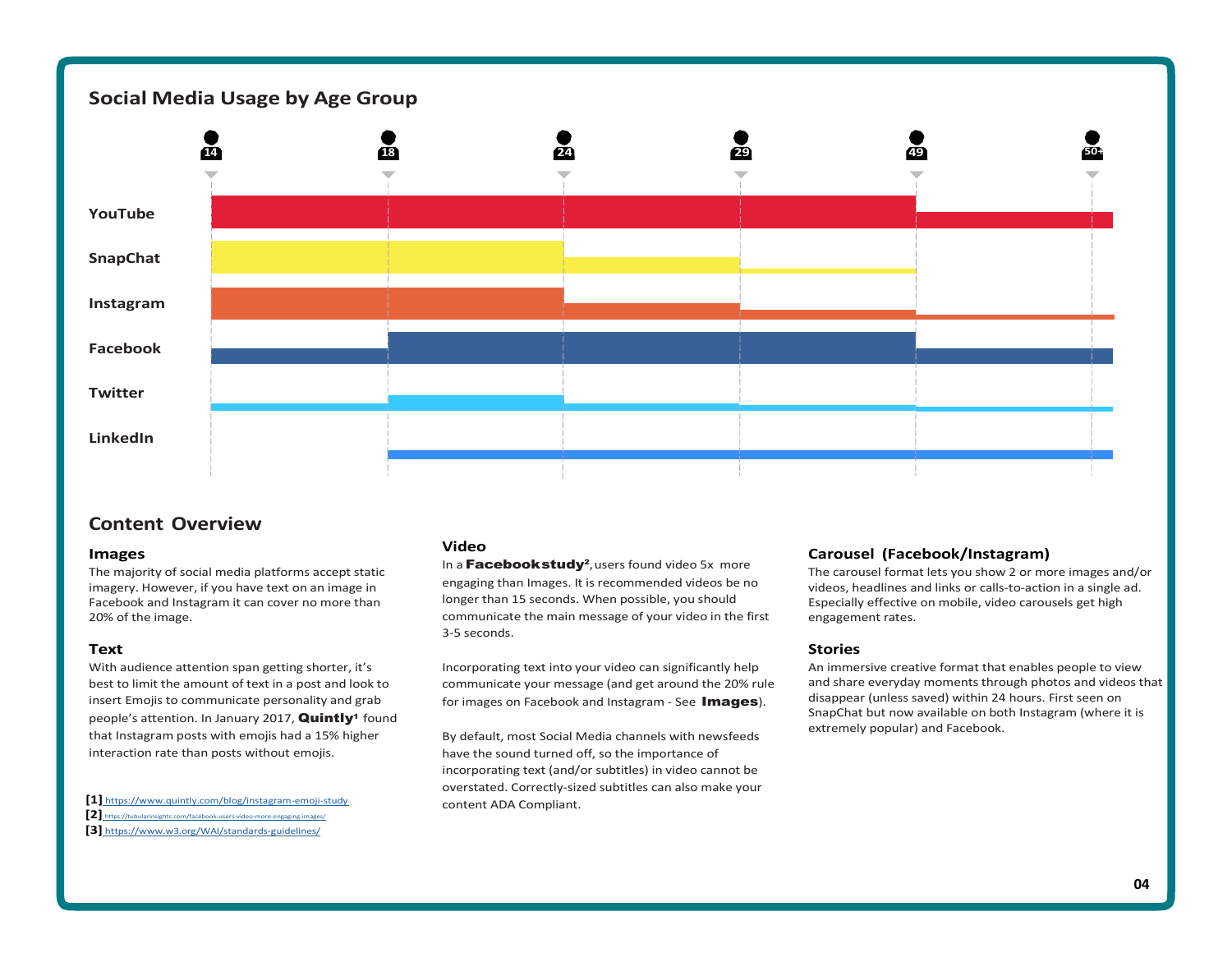# **Audience Segmentation & Targeting**

There are 5 categories for targeting. Depending on the platform, targeting can be configured in a myriad of ways to meet your marketing objective(s). For example:



**16-18 years old female high school students, who like science, from NewMexico, who have been exposed to UNMcontent**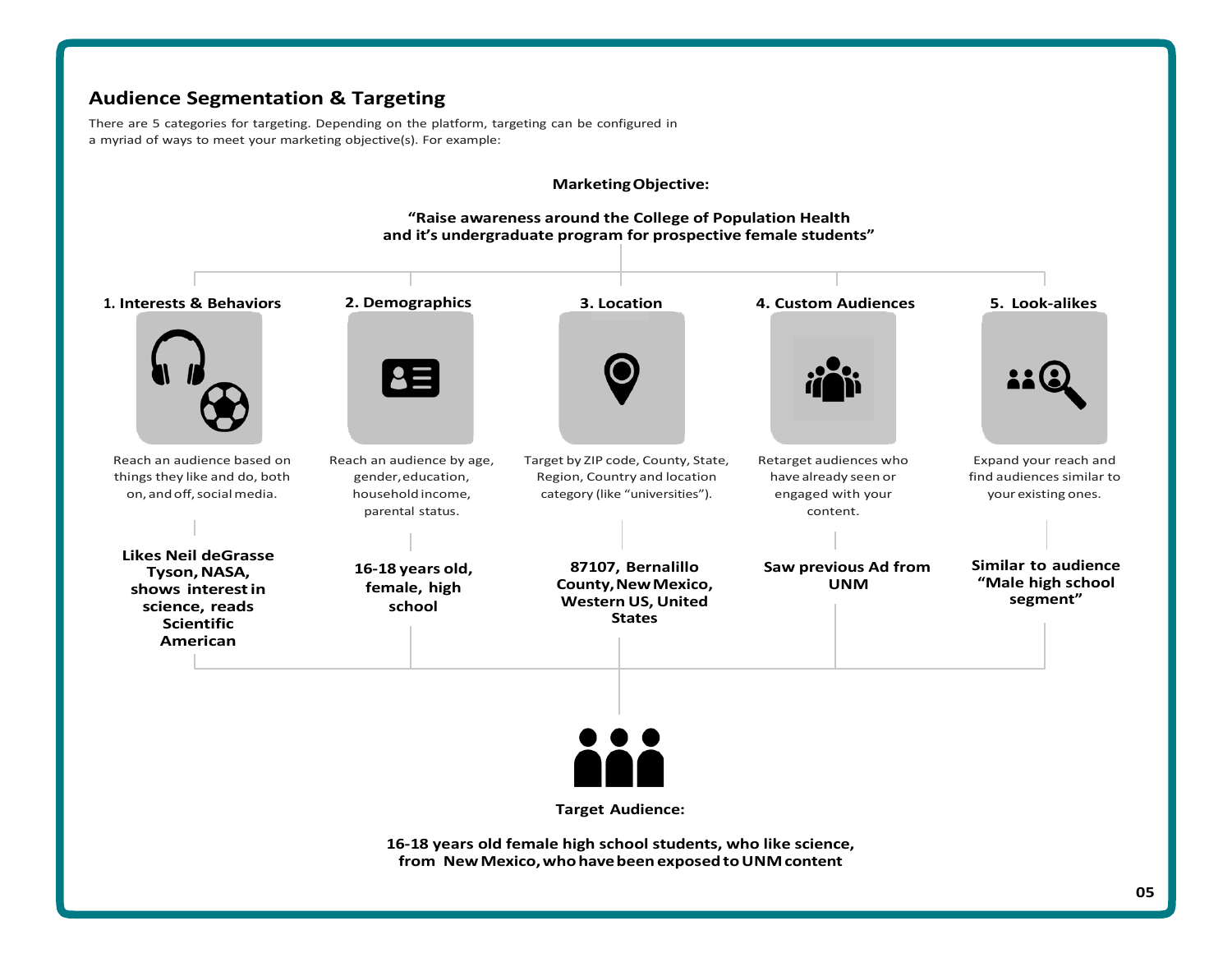

# **FACEBOOK COMMUNITY / CONVERSATION / INFORMATION CONTENTTYPES: COPY/POLLING/VIDEO/IMAGES**

## **Great for reaching ... Adults 50+**

Facebook is the #1 social media platform for reaching 50+ aged audiences (older alumni, donors, older community).

#### **Good for reaching ... Adults 18-49**

The majority of American adults use Facebook, although it has some stiff competition in the 18 - 24 age range from Instagram and SnapChat.

### **Not good for reaching ... Teens 14-18**

Teens 14-18 years old use multiple social media platforms and favor YouTube, Instagram, and SnapChat over Facebook.

# **Page Promotion Tactics**

Page promotions are Facebook ads you create directly from your Facebook Business Page using content you have posted to your Page:

#### **Boost a Post**

Get more people to see and engage with your Page posts.

**Boost an Event** Drive awareness to increase registration to your event.

**Promote Your Page** Drive the Page action most important to you (likes, shares).

#### **Promote Your School/Dept./Clinic Locally**

Encourage people nearby to visit your location.

#### **Know Your Audience Better**

Find people interested in UNM and ask them to share their contact info.

# **Communications Objectives**

To fully unlock the power of targeting on Facebook, consider allocating a portion of your budget to Facebook Ads Manager. With this platform, you can generate:

#### **Awareness + Reach (Promote School/Dept./Clinic or Event)**

Awareness and reach objectives maximize the number of people within a specifically-targeted geographic location who see your ads. You can also track how often they see them.

#### **Leads (Prospective Students, Candidates)**

Lead ads allow you to collect information from potential students and/or employees/recruits. The information you can collect includes, but isn't limited to, names, email addresses, phone numbers, and more. In addition, you can ask people custom questions.

#### **Brand Consideration (Drive traffic to Website/Event Page)**

Get people to start thinking about your dept./school/clinic and look for more information about it by leaving social media and visiting your website or event landing page.

#### **Resources**

For more in-depth guidance and detail on advertising with Facebook: https:/[/www.facebook.com/business/help](http://www.facebook.com/business/help)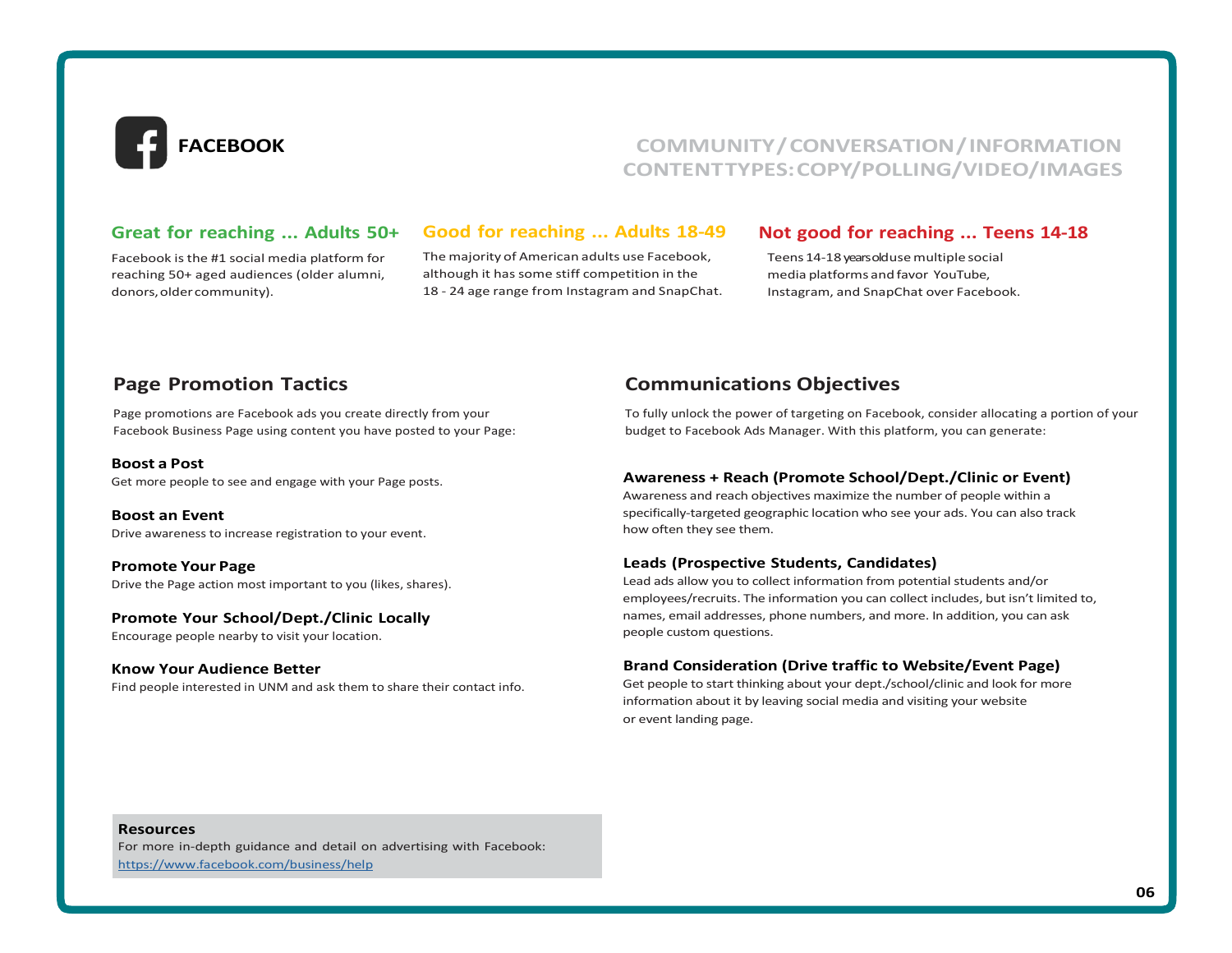

# **INSTAGRAM LIFESTYLE / COMMUNITY / CONVERSATION CONTENTTYPES: VIDEO/IMAGES**

### **Great for reaching ... Teens 14-18**

Instagram is extremely popular among teens, only YouTube scores higher for audience reach with this group.

## **Good for reaching ... Adults 18-29**

It has stiff competition from Facebook and SnapChat in the 18-24 age range, with usage dipping for 24-29 year old's.

### **Not good for reaching ... Adults 50+**

Where Facebook stays steady for the older demographics, Instagram use tails off quickly.

# **In App Promotions**

The easiest way to run ads in Instagram is by promoting posts you've shared. You can also track how many people are seeing and interacting with your promoted post by tapping the View Insights button in the Instagram App.

# **Communications Objectives**

Instagram also uses Facebook Ads Manager. With this platform, you can generate:

#### **Awareness + Reach (Promote School/Dept./Clinic or Event)**

Awareness and reach objectives maximize the number of people within a specifically-targeted geographic location who see your ads. You can also track how often they see them.

#### **Brand Consideration (Drive to Website/Event Landing Page)**

Get people to start thinking about your dept./school/clinic and look for more information about it by leaving social media and visiting your website or event landing page.

**[1]** https://blog.hootsuite.com/social-media-trends/#storifying

#### **Resources**

For more in-depth guidance and detail on advertising with Instagram: https://business.instagram.com/advertising/

# **Instagram Stories**

An immersive creative format that enables people to view and share everyday moments through photos and videos that disappear (unless saved) within 24 hours.

Stories are set to surpass feeds as the primary way people share things with their friends within 20191. Although available on SnapChat and Facebook, they are vastly more popular on Instagram - in 2018, 300 million users were active on **Instagram Stories** versus 191M on SnapChat and 150M on Facebook.

Stories are a 'frictionless' way to load-in website content. When users 'swipe up' on an Instagram Story Ad to learn more, website content is loaded into the App without taking the user out to a web browser (a very disruptive experience on a mobile device).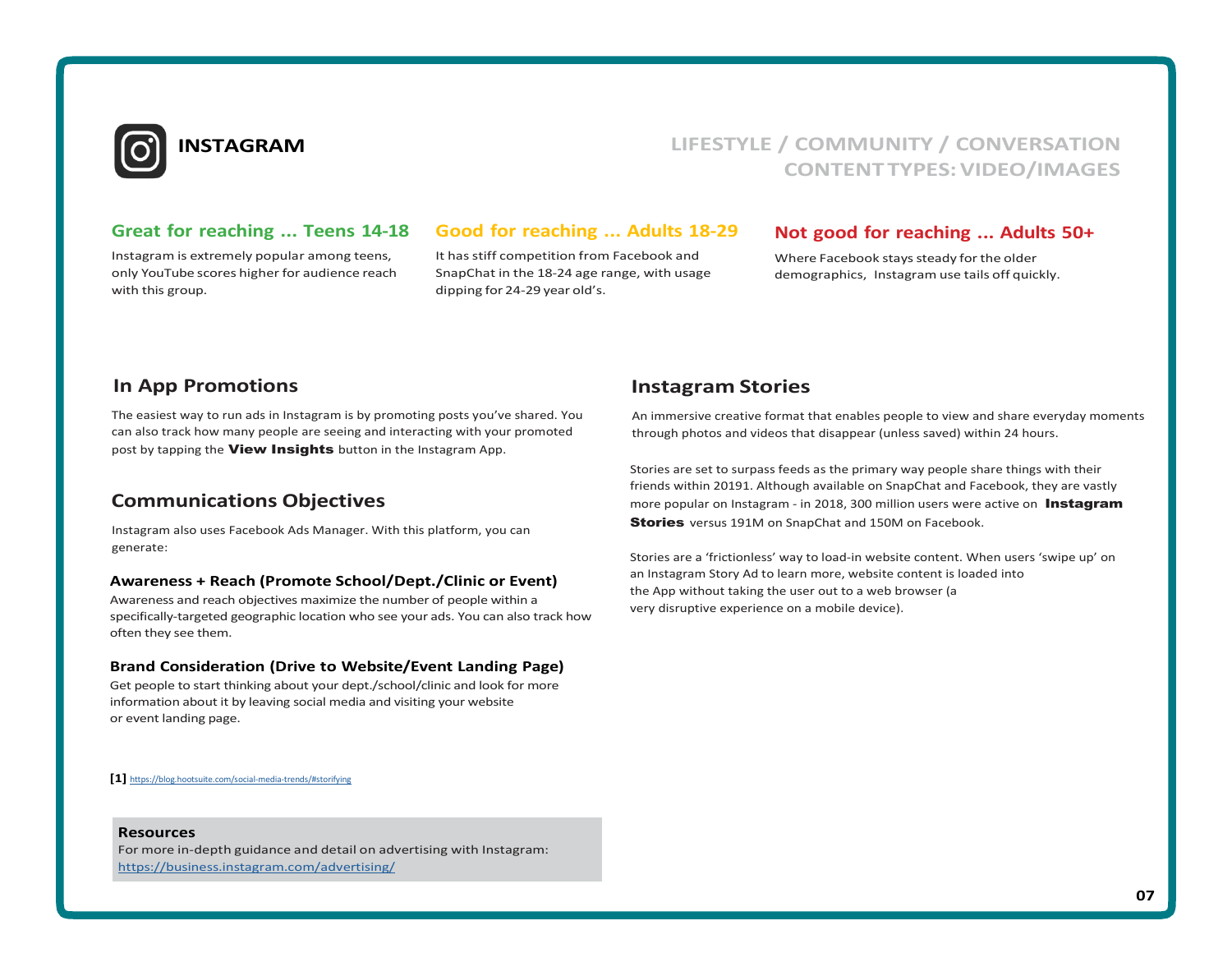

# **SNAPCHAT LIFESTYLE / COMMUNITY / CONVERSATION CONTENTTYPES: VIDEO/IMAGES**

## **Great for reaching ... Teens 14-18**

Snapchat is extremely popular among Teens.

## **Good for reaching ... Adults 18-29**

It has stiff competition from Facebook and Instagram in the 18-24 age range, with usage dipping for 24-29-yearold's.

## **Not good for reaching ... Adults 29-50+**

The numbers are conclusive, Snapchat is definitely the youngest of the social media platforms.

# **Communications Objectives Snapchat Stories Snapchat Stories**

Snapchat uses its own Ads Manager. With this platform, you can generate:

#### **Awareness + Reach (Promote School/Dept./Clinic or Event)**

Awareness and reach objectives maximize the number of people within a specifically targeted geographic location who see your ads. You can also track how often they see them.

#### **Brand Consideration (Drive to Website/Event Landing Page)**

Get people to start thinking about your dept./school/clinic and look for more information about it by leaving social media and visiting your website or event landing page.

An immersive creative format that enables people to view and share everyday moments through photos and videos that disappear (unless saved) within 24 hours.

Whereas other platforms have adopted Story functionality and added it to their already-established experience, Snapchat is a platform built solely around the Story format.

Stories are a 'frictionless' way to load in website content. When users 'swipe up' on a Snapchat Story Ad to learn more, website content is loaded into Snapchat without taking them out to a web browser (a very disruptive experience on a mobile device).

# **Snapchat Geofilters**

Filters are custom graphics, available for a set time, in a set geographic area, that audiences using Snapchat can overlay over their pictures.

By drawing a Geofence boundary, you can get hyper-local with the location you are targeting. For example, a custom graphic filter could be themed around a fundraising event at the Isotope Stadium on the UNM campus.

#### **Resources**

For more in-depth guidance and detail on advertising with Snapchat: https://forbusiness.snapchat.com/advertising#objectives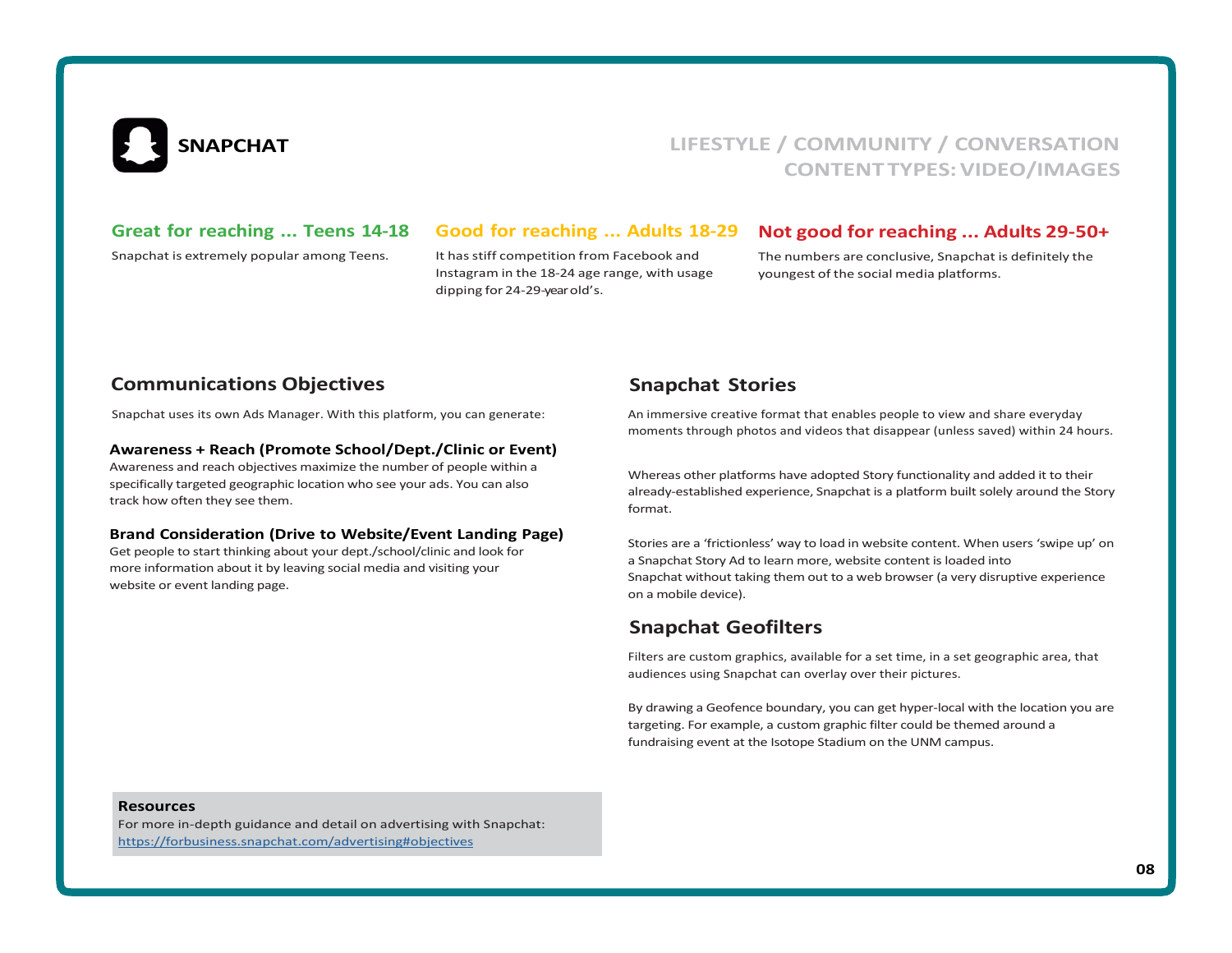

# **YOUTUBE VIDEO / COMMUNITY CONTENT TYPES: VIDEO**

### **Great for reaching ... Teens 14-18 & Adults 18-50+**

YouTube is the #1 Social Media Site across all demographics. However, as a video streaming service, it offers limited ad options.

YouTube has a number of different video ad types to choose from. The majority of these are shown on the front end of videos, or embedded within a video (akin to a single ad TV commercial break):

#### **Awareness + Reach (Promote School/Dept./Clinic or Event)**

The total number of people who were shown an ad. This helps you understand how many times people were shown your ad across different devices, formats, and networks.

#### **Conversions (Drive to Website/Event Landing Page)**

Counted when someone views your content and then takes an action on your website that you've defined as valuable to your school/dept./clinic, such as schedule a campus tour.

#### **Views**

Counted when someone watches 30 seconds of your video ad (or the duration if it's shorter than 30 seconds) or interacts with the ad, whichever comes first.

# **Communications Objectives YouTube, Powered by Google**

Although YouTube falls under the Social Media umbrella, it is important to remember its primary function - a video search engine.

When searching on Google, YouTube video results are prioritized. Say, for example, you have created a tour of the UNM campus and posted it to YouTube. A prospective student typing "UNM campus" as a Google search, should see your video, prioritized as the first result.

That means you need to carefully consider the **Keywords, Tags**, Title, and Description you are going to use.

Consider putting budget toward using the Google Keyword Planner: https://ads.google.com/intl/en\_us/home/tools/keyword-planner/

For a comprehensive guide on YouTube SEO and analytics, refer to this guide: https://searchengineland.com/youtube-seo-101-289416

#### **Resources**

For more in-depth guidance and detail on advertising with YouTube: https:/[/www.youtube.com/ads/running-a-video-ad/](http://www.youtube.com/ads/running-a-video-ad/)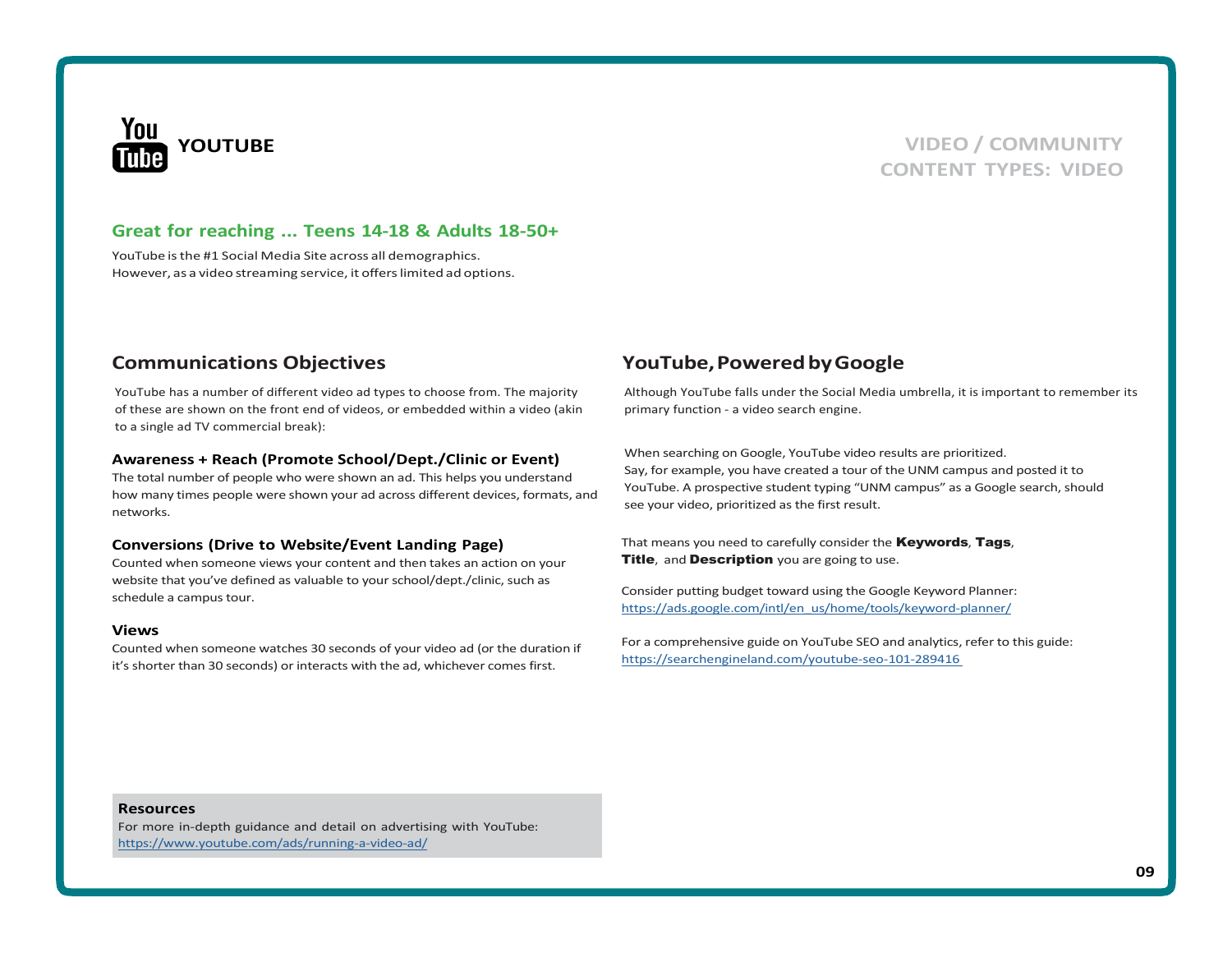

# **Good for reaching ... Adults 18-50+**

LinkedIn is THE platform for reaching post-grads, donors, alumni, and doctors from both clinical and academic backgrounds.

# **Communications Objectives**

Along with the standard formats of image and video, LinkedIn has several unique ad formats:

#### **SponsoredContent (JobListing/ProgramDetails/Event Page)**

An ad unit made of a headline, main image, and a line of copy. It drives users from LinkedIn to a website/landing page.

#### **Sponsored InMail (Send Personalized Messages to Prospects)**

Uses LinkedIn Messenger to send messages when prospective candidates are active on the LinkedIn app or website. Use it to boost registrations with personalized invites to events or promote content downloads of infographics, whitepapers, and eBooks.

#### **Text Ads (Job Listing/Program Details/Event Page)**

An ad unit with a thumbnail image and space for a small block of copy. Good for promoting on a limited budget.

**LINKEDIN HIRING / COMMUNITY / CONVERSATION CONTENT TYPES: COPY/VIDEO/IMAGES**

## **Not good for reaching ... Teens 14-18**

# **The Power of Groups**

LinkedIn Groups allow for more engaging and relevant communication with close knit communities of peers and affiliates.

LinkedIn Groups have powerful community management features that are not available on other social media platforms. For example, LinkedIn sends a daily or weekly digest of all activities in the group to your members to keep them updated and engaged.

#### **Consider Creating LinkedIn Groups for:**

Grad students, donors, alumni, doctors (clinical and academic)

#### **Follow These Three Steps to Ensure Success with LinkedIn Groups:**

Optimize and edit your group information to include keywords that

Encourage group members to invite people.

Encourage group members to invite people. Advertise your group with LinkedIn Ads.

### **SlideShare**

With over 18 million uploads in 40 content categories, SlideShare is one of the top 100 most-visited websites in the world. SlideShare allows users to scroll through a feed of presentations, and whitepapers uploaded by professionals with whom they can choose to connect with or follow.

#### **Resources**

For more in-depth guidance and detail on advertising with LinkedIn: https://business.linkedin.com/marketing-solutions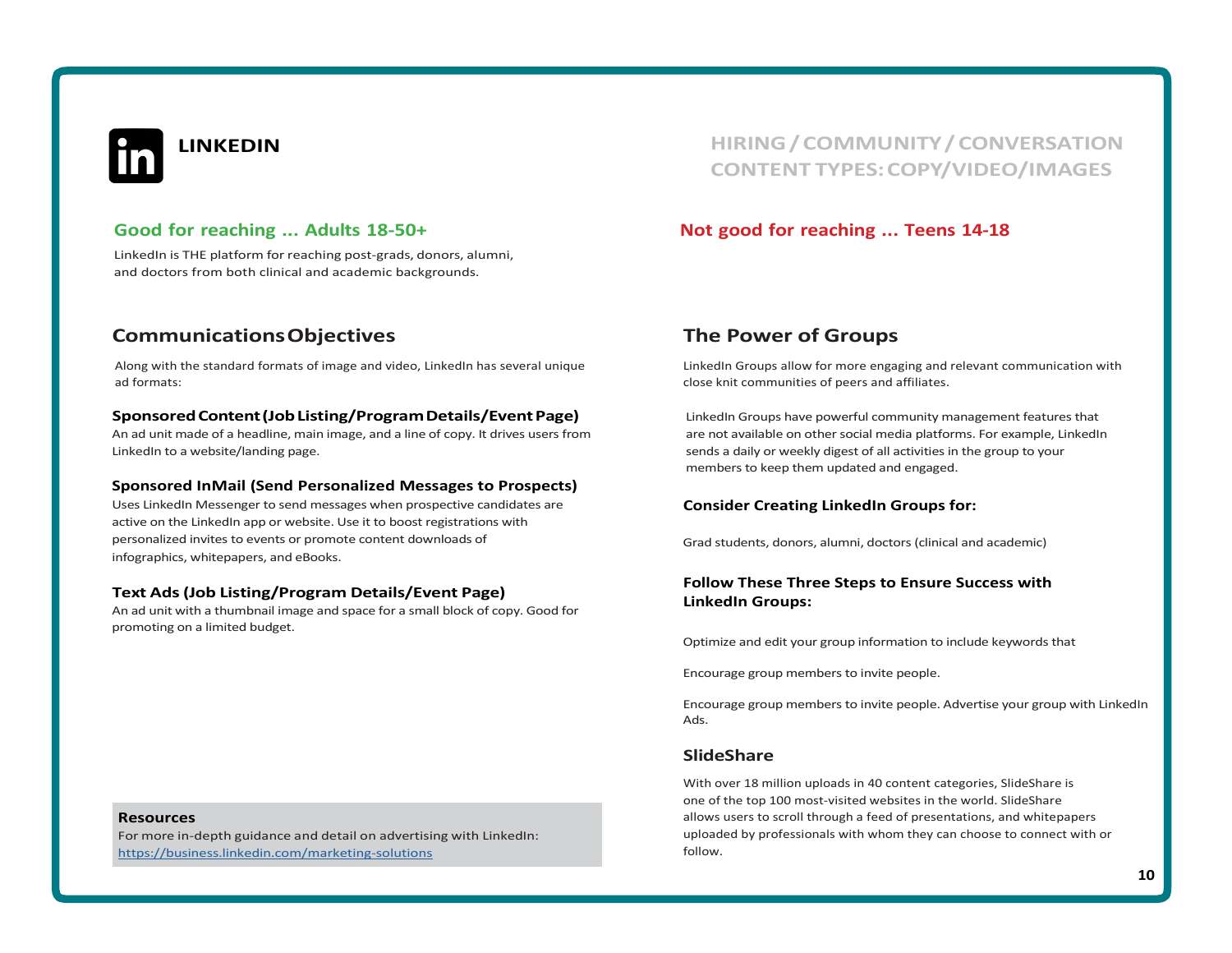

# **TWITTER COMMUNITY/CONVERSATION/INFORMATION CONTENTTYPES: COPY/POLLING/VIDEO/IMAGES**

# **Good for reaching ... Adults 18-49**

Twitter's reach has dramatically dropped overthe last year asthe company seeks to rid its platform of spam, bots, and hateful content. It still has a solid base of users in the 18-49 age range.

## **Not good for reaching ... Teens 14-18 & Adults 50+**

Although teens do use Twitter, the numbers are low, ranking 5th out of the 6 social platforms reviewed. This also holds true for adults 50+.

# **Communications Objectives**

Twitter uses its own Twitter Ads platform. With this platform, you can generate:

**Awareness (Promote Event/Press Release)**

Promote your Tweets and maximize your reach.

#### **Tweet Engagements (Promote Event/Press Release)**

Promote your Tweets and get more Retweets, likes, and replies.

#### **Followers (Prospective Students/Employees/Local Business)**

Promote your account and grow your Twitter following.

#### **Website Clicks (Drive to Website/Event Page)**

Promote your website and get more traffic.

# **Twitter Engagement Tactics**

Twitter is ideally suited for the HSC and its focus on community outreach. For example, have a doctor host a Twitter takeover for a set period of time responding to people's questions around a set topic.

Below are some Twitter best practices:

#### **Short Copy**

Tweets are automatically limited to 280 characters. However, Tweets shorter than 100 characters get a 17% higher engagement rate.

#### **Use Hashtags Wisely**

Utilize hashtags only when attempting to enter existing, relevant conversations or trying to create a new, branded conversation.

#### **Time It Right**

Page Insights help you learn what times people engage most with your content so you can optimize to post during those hours. Optimal posting time for Twitter is 3PM MT.

#### **Resources**

For more in-depth guidance and detail on advertising with Twitter: https://business.twitter.com/en/solutions/twitter-ads.html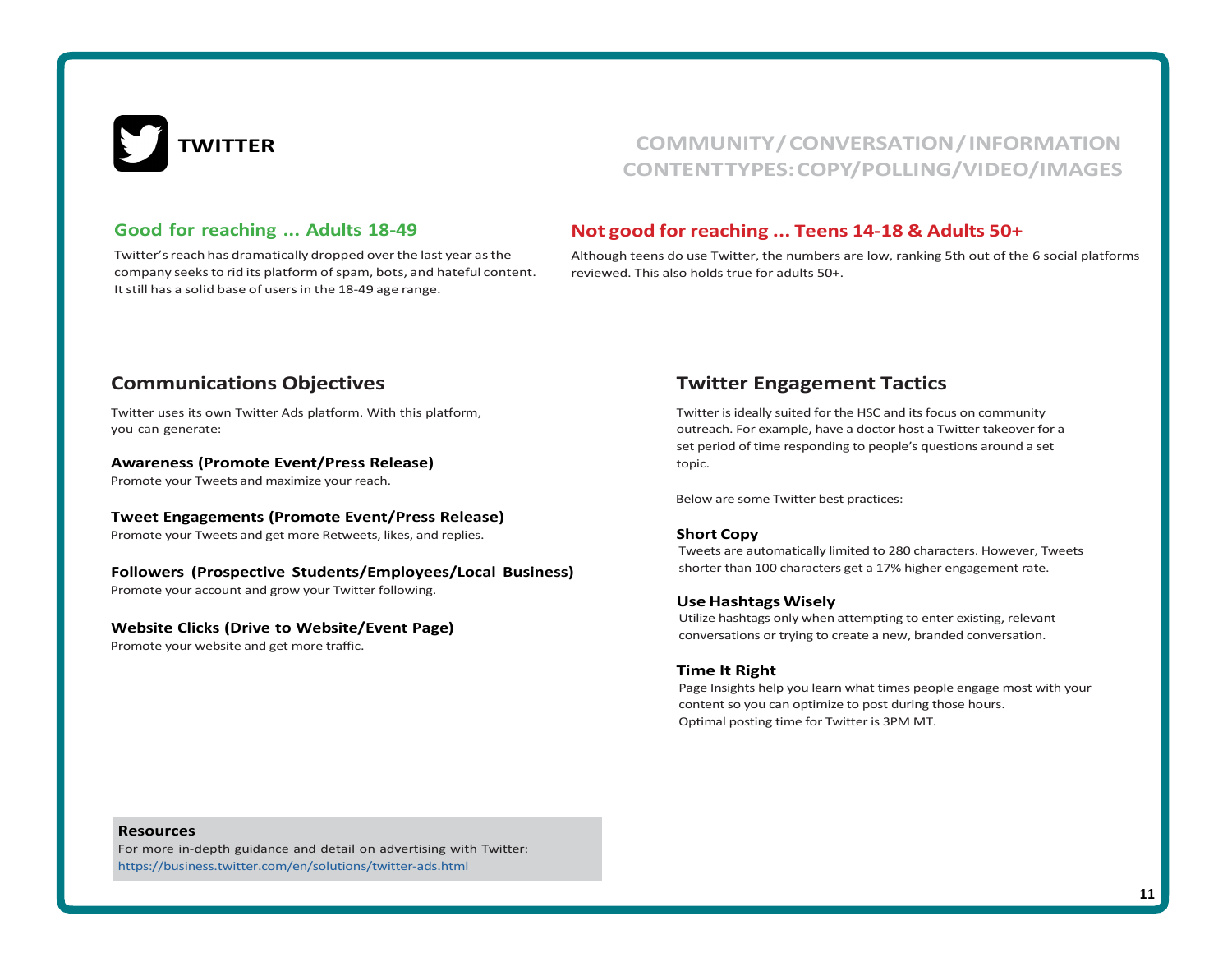# **Hashtag Best Practices**

| Check to see if the hashtag is already in use | Search to see if there's existing content using the hashtag. If so,<br>make sure you understand exactly how it's being used across<br>platforms, but especially Twitter and Instagram.                                                                                                                                                                                                  |
|-----------------------------------------------|-----------------------------------------------------------------------------------------------------------------------------------------------------------------------------------------------------------------------------------------------------------------------------------------------------------------------------------------------------------------------------------------|
| <b>Keep it focused</b>                        | Only use hashtags that are likely to keep the tone you want in any<br>conversation you're seeking to start or join. Consider that hashtags<br>can be co-opted by users to turn a conversation negative if the<br>hashtag is too broad or could be interpreted in other ways.                                                                                                            |
| Use capitalization                            | If using multiple words together, review it very, very carefully for<br>misinterpretations and misuse - use capitalization to help reduce<br>confusion. Have several colleagues read it too. When using an<br>acronym, always check for unintended/alternate meanings<br>and interpretations.                                                                                           |
| <b>Read the news closely</b>                  | When considering joining a trending conversation hashtag,<br>tread very carefully. Make sure that it is not something that<br>may come to mean tragedy or misery for your intended<br>audience or others.                                                                                                                                                                               |
| <b>Avoid trademarks</b>                       | While they will reliably trend as part of cultural conversations,<br>certain hashtags should be avoided. Examples: #NBAPlayoffs,<br>#Grammys, #SuperBowl. Recently, companies have<br>filed trademarks on hashtags (e.g. Pepsi, Capital One).<br>This makes it even more important to ensure that a hashtag is not<br>trademarked before joining a conversation or launching a program. |
| Don't reinvent the wheel                      | Use approved branded hashtags, that already have established                                                                                                                                                                                                                                                                                                                            |
|                                               | equity, before creating a new one.                                                                                                                                                                                                                                                                                                                                                      |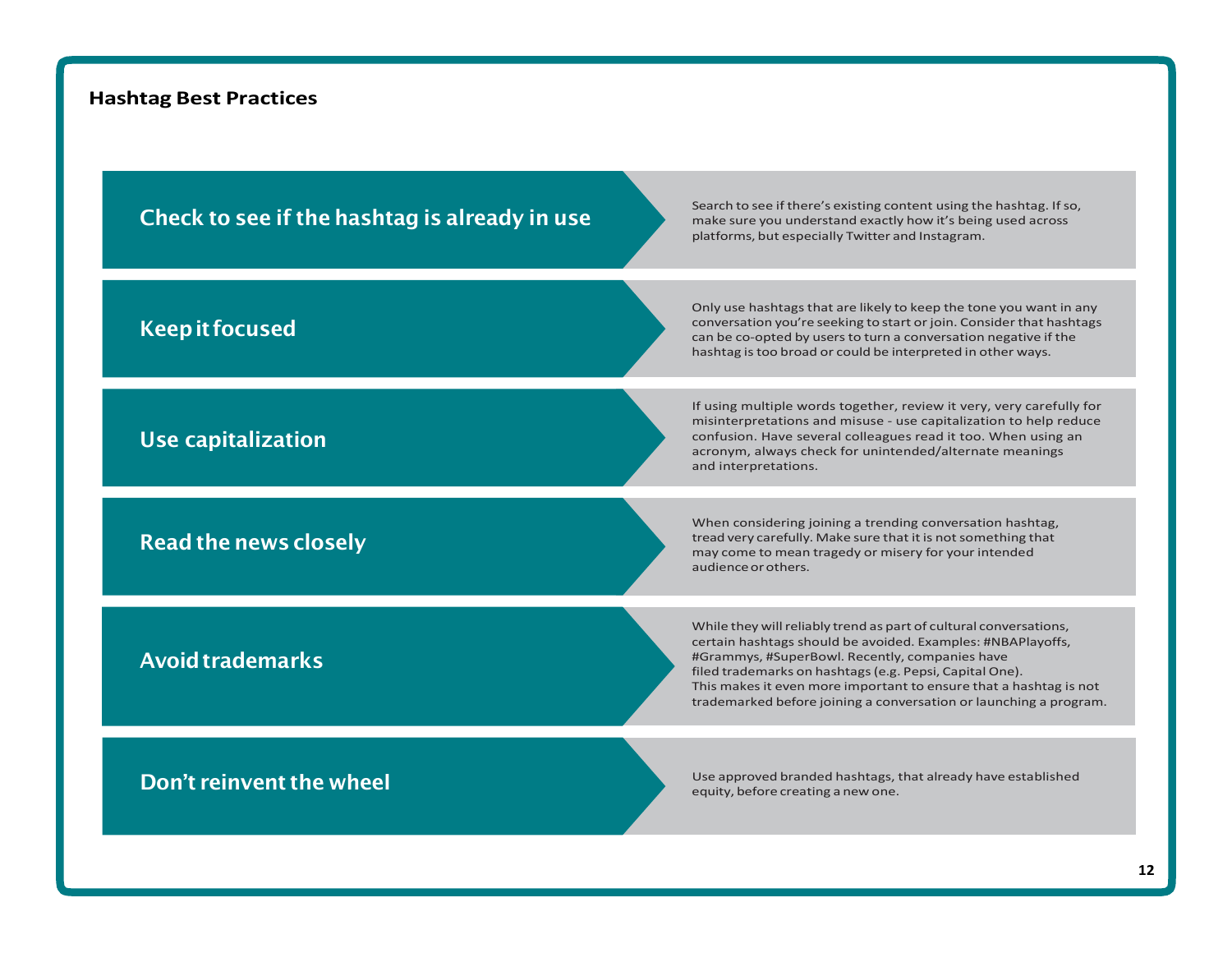# **An Introduction to Key Performance Indicators**

#### **Choosing the Right Metrics (KPIs) for Your Social Media**

KPIs measure how well social media posts, content, and campaigns are performing. And although there is a multitude of data points to track, the most important ones are:

- Whether people hear and are aware about the HSC
- How often people engage with HSC in social
- The rate at which engagement turns into conversions (See "KPIs for Conversions" below)
- The impact on the perception of the HSC (favorability, sentiment, brand)

It is important to get familiar with the KPIs for Reach, Engagement, and Conversions. You will want to understand how your social media is performing in reaching your goals and whether or not adjustments need to be made.

Impressions – the number of times your message was served to the intended audience

Profile Views (LinkedIn) – the number of people who have visited your LinkedIn page for more information

Website Traffic-the amount of website traffic generated from social media

Search Volume-the number of searches related to your department or college and messages or content pushed through social

# **KPIs for Reach KPIsfor Engagement KPIsfor Conversions**

**Clicks** – the number of times your content was clicked

**Likes** – the number of Likes your content has received

**Shares** – the number of times your content has been shared

**Comments** – the total number of comments your content has received

Mentions – the total number of times your department or college has been @ mentioned

Video Plays – the number of times your video content has been viewed

Conversion-based KPIs are used when there is a specific action your content is seeking to elicit from the target audience. Conversion KPIs are not used for measuring Awareness-based campaigns (e.g. – announcing an award or new service)

Registrations(Events)– totalnumber of registrations for your event

Campus Tours Scheduled - total number of tours scheduled

Admission Site Application Submissions – total number of applications submitted

Admission Site Requests for **Information** – total number of forms submitted

Application for Employment - total number of qualified applicants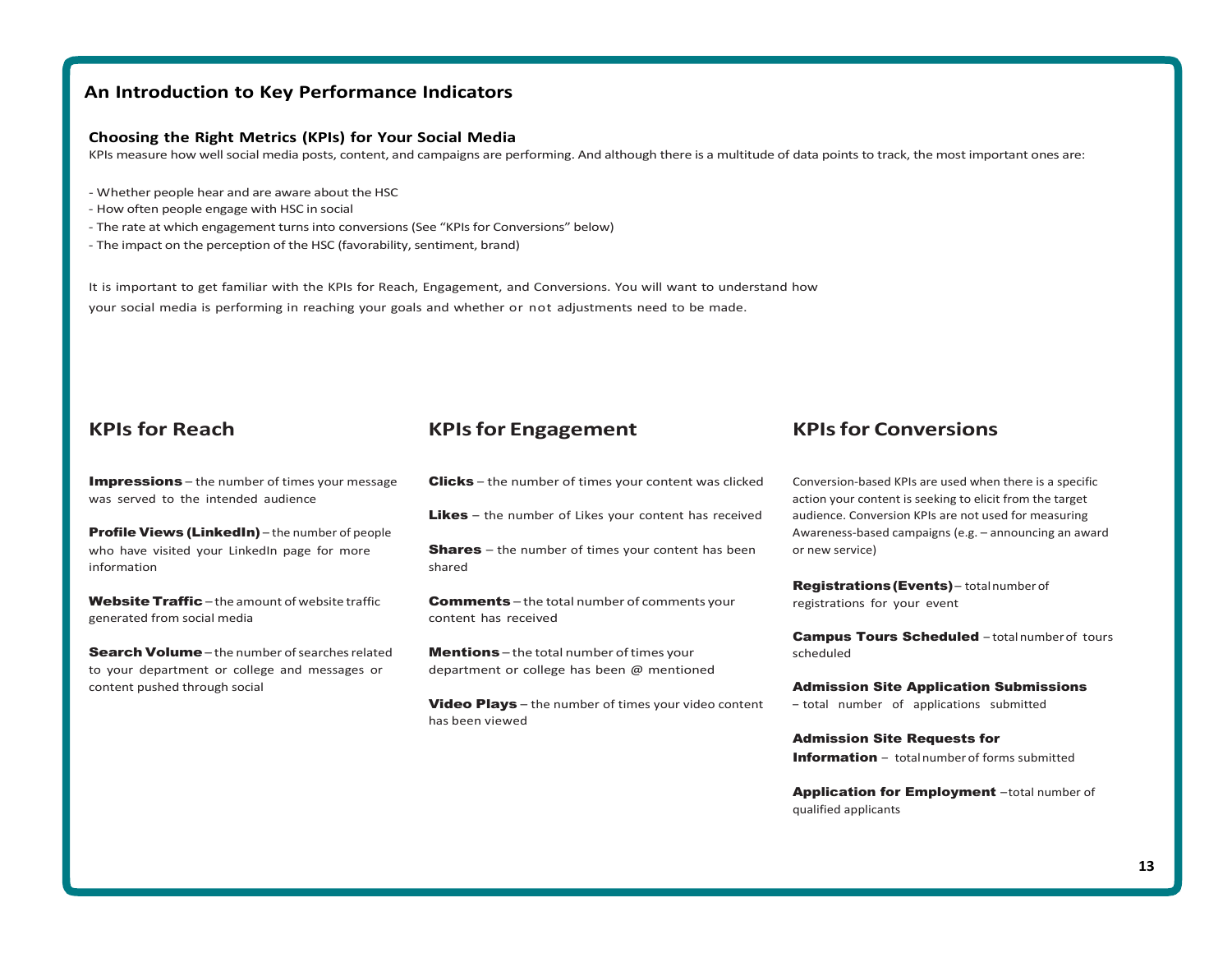

# **HSC Social Media Manager Guide**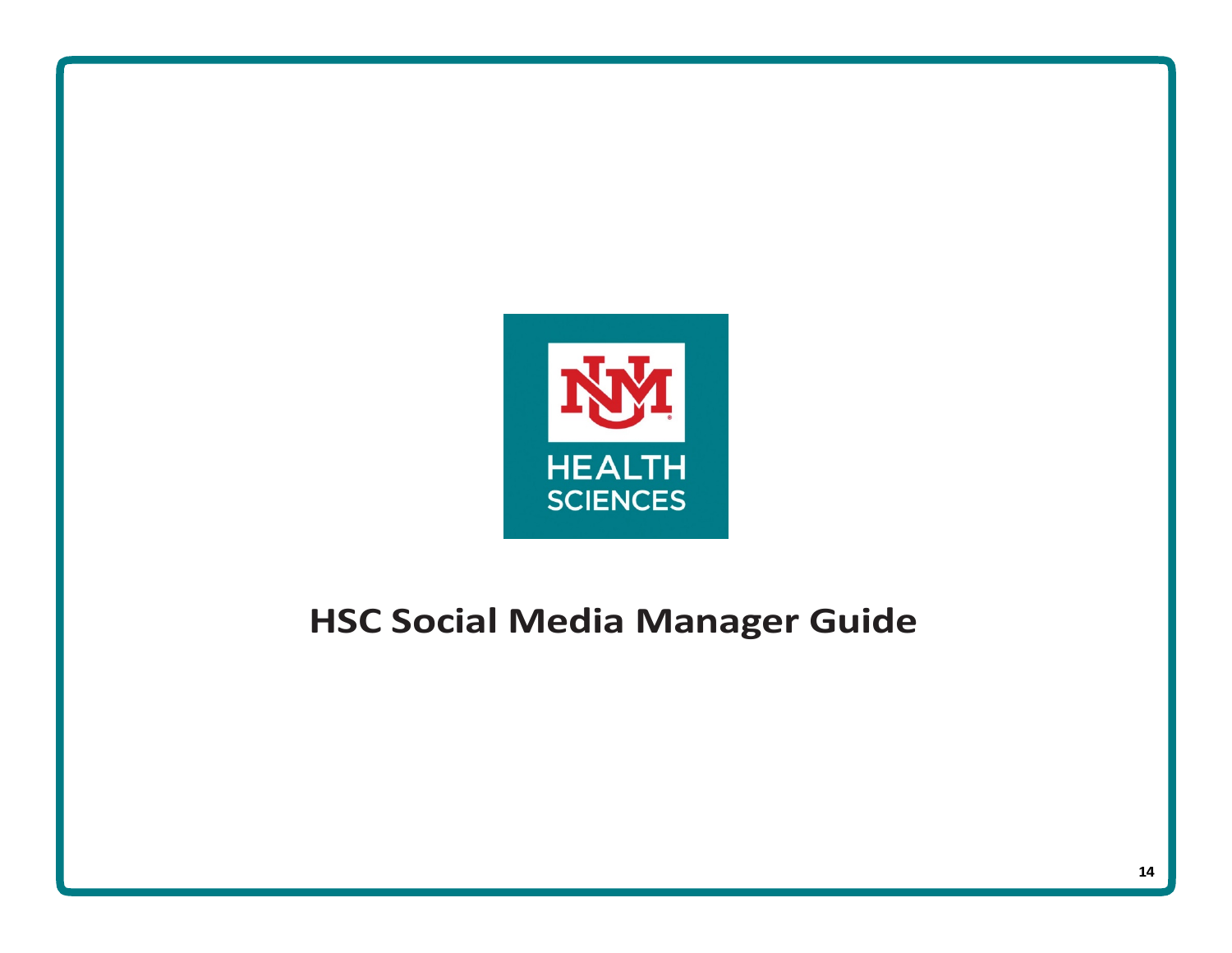# **Social Media Manager Daily Tasks Content Scheduling**

#### **Review**

Review check-ins, comments, reviews, event attendance and direct messages.

#### **Respond to the Community**

Monitor your social media first, then move onto "off-property" mentions in other social channels. Note response opportunities. It is important for the community to see that your channel is actively being managed. Refer to the next page for the Response Decision Tree when evaluating community responses.

#### **New Content Opportunities**

Look for opportunities and content that could generate interest in your dept. or college. This includes mining relevant off-property conversations on Twitter, and identifying sharable content published to the HSC website by colleagues from another dept. or college.

#### **Channel Curation (Facebook)**

Pin most important and relevant content to top of page.

#### **Periodic Channel Curation (Facebook)**

Consider swapping Facebook header images out for more seasonally relevant images or in support of an HSC initiative.

# **Best Practices**

#### **Credentials**

DO NOT use your personal social media log in credentials for management of official HSC accounts.

#### **Mobile-first**

When posting images and video, consider size and legibility of assets on mobile devices.

#### **Tailored Content**

Avoid posting the same content on multiple social media platforms. As much as possible, plan content specific to, and best-suited for, each social media platform.

#### **Monthly Content Calendar**

At least a week before the start of a new month, fill out a content calendar for your social media channel(s) by identifying key dates and events to schedule/create content around. A good place to start is by evaluating upcoming pop-culture events (if it's September for example, think about posts around back to school).

#### **Weekly**

Each week, re-evaluate your monthly content calendar. You may need to shift content around to accommodate last minute requests.

#### **PostingFrequency**

Optimum posting frequencies range from 3-5 pieces of content a week (per channel).

#### **When to Share**

Carefully consider when to share content from another HSC social media account to avoid repetitive content being shown to followers.

#### **Video Subtitles**

Add subtitles to your video content. Facebook reports that up to 80% of videos on Facebook are viewed without sound.

#### **The 20% Rule**

Avoid posting images that contain a lot of text. Consider different approaches for getting your message across - for example, create an Event in Facebook rather than posting a flier image. **15**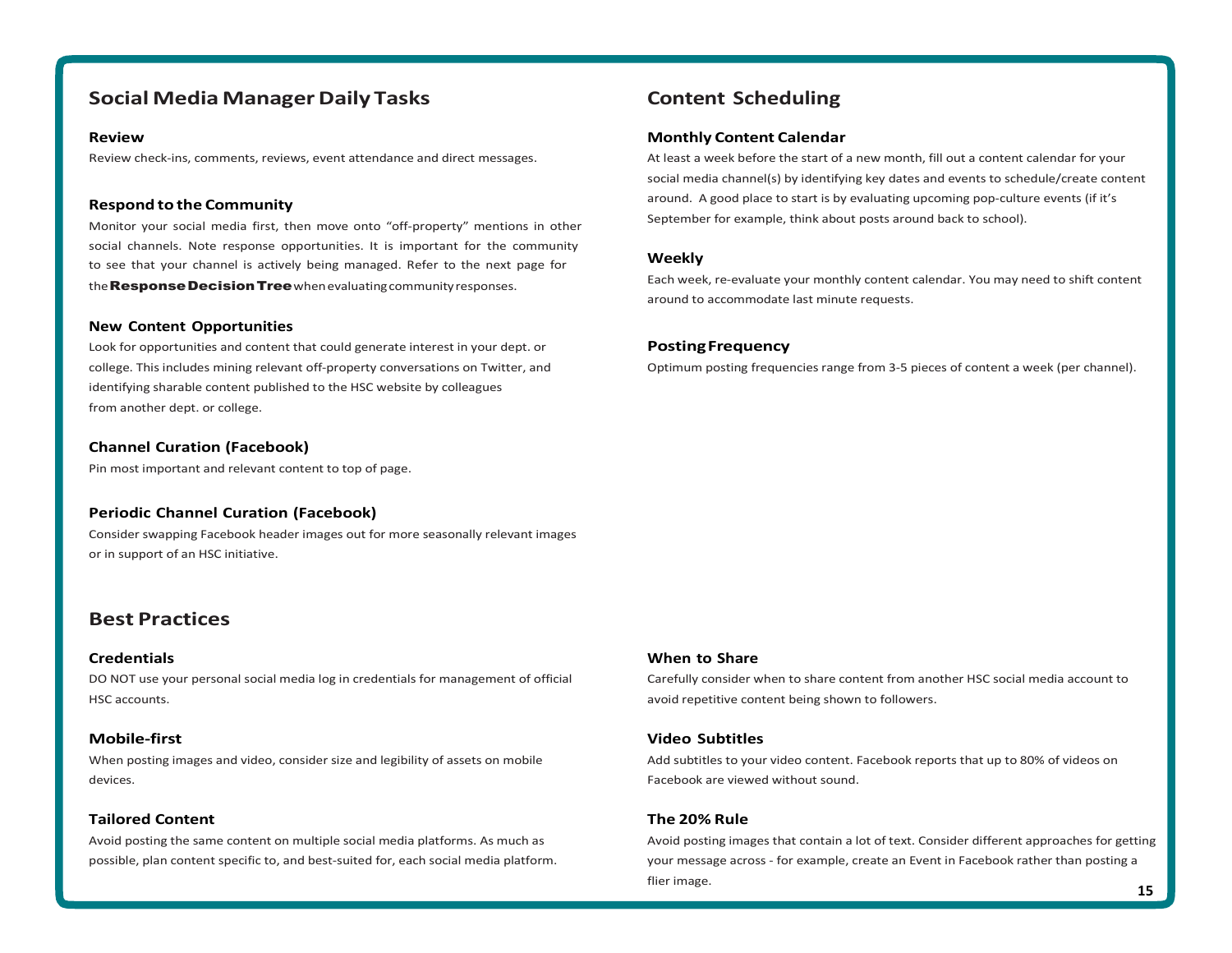# **Response Decision Tree**

The following accounts for the majority of response types you will encounter. It is important to recognize when a situation is unique, and additional thinking and consultation with members of your team is in order.

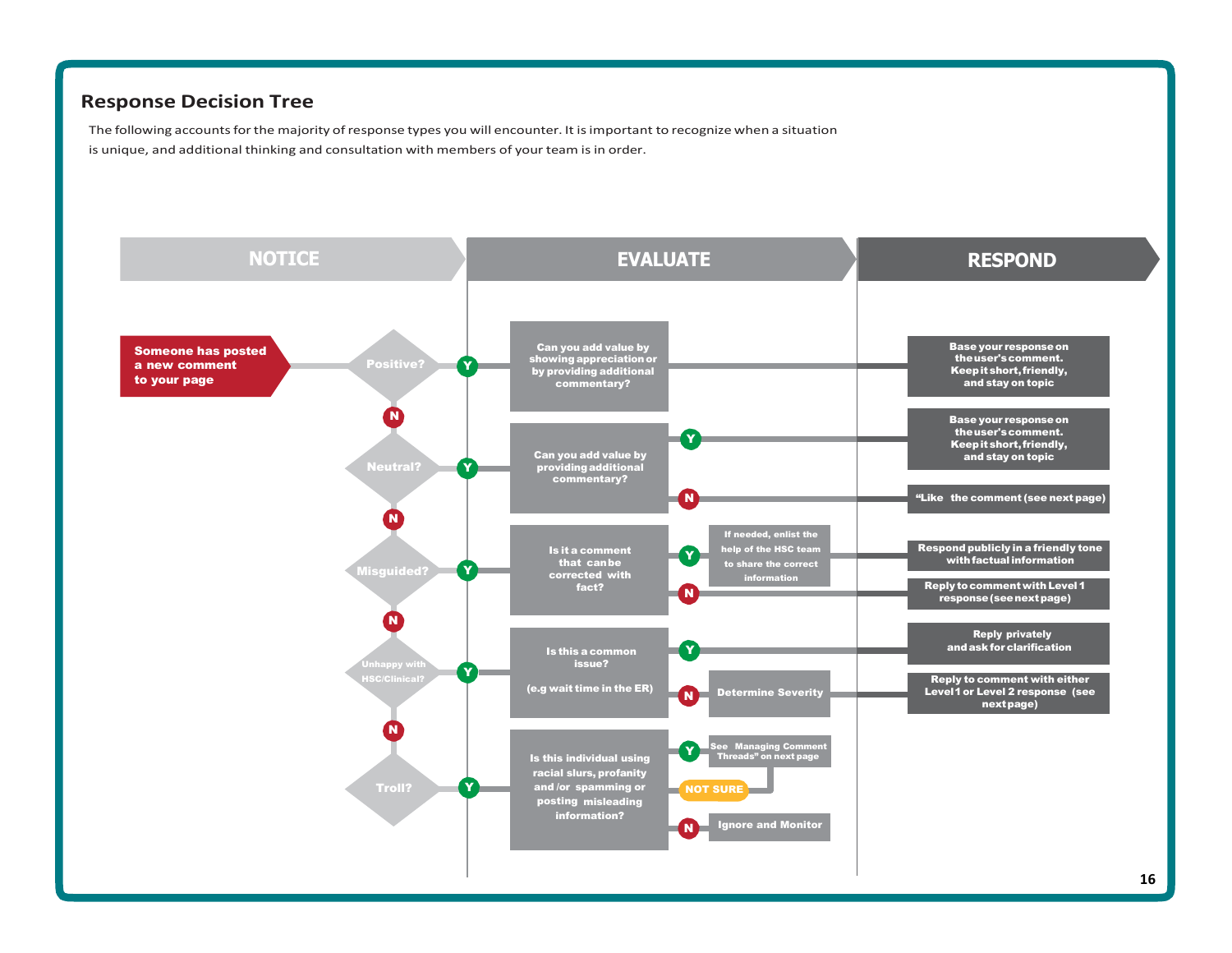# **Negative Comment Responses**

#### **Level 1 [Minor]**

In general, followers leaving negative comments in a check-in, review, or on a conversation thread are wanting to be heard:

Example public posting: "I was waiting for 4 hours in the ER! Unacceptable!"

Example public response to posting: "[name] we are sorry to hear about your experience at the [clinic]. We will reach out to you directly - [initial]"

Direct message response to posting: "[name] we are always looking to improve the patient experience at the [clinic]. Please call [xxx-xxx-xxxx] to let us know how we could do better in the future. - [initial]"

#### **Level 2 [Major]**

Major negative comments are those directed at HSC staff around perceived discrimination, abuse and/or mistreatment:

Example public posting: "I was discriminated against because I'm [  $\qquad$  ]!"

Example public response to posting: "[name] we are sorry to hear about your experience at the [clinic]. UNMH has a zero-tolerance policy for discrimination. We will reach out to you directly - [initial]"

Direct message response to posting: "[name] we are always looking to improve the patient experience at the [clinic]. Is there a good number we can reach you at? - [initial]"

#### **Level 3 [Severe)**

Official responses to Level 3 scenarios are to come from the Chief Public Information Officer. Examples of Level 3 scenarios include:

- Patient information data breach/hack
- Viral outbreak
- Natural disaster
- An active shooter or mass shooting
- Anything needing to be communicated out of an active Emergency Operation Center (EOC)

DO NOT share information found online, or not approved by the HSC. Doing so may lead to false or confusing information reaching the community and spreading online.

#### **Hide a Comment When:**

- A follower posts profanity, and it is their first offense.
- Posts misleading information and/or links to an external article.

#### **Block a Follower Who:**

- Has posted more than one profane comment.
- Continually posts misleading information and/or links to external articles.
- Has posted a racial slur.
- Has verbally attacked another follower.

#### **Turn off Comments When:**

- Commenting veers off topic and becomes a "shouting" match between two or more followers where profanity and insults are used. (You should also consider hiding comments/blocking followers depending on severity. See above.)

#### **Not Sure?**

Example: User has posted an image of someone making a specific hand gesture. The meaning of the symbol is in dispute; racist/not racist.

(Work with colleagues and consider ignoring/hiding/blocking depending on severity. See above.)

# **Responding to Neutral Comments**

Not all comments require a response. However, if the comment is helpful a "Like" communicates gratitude from the HSC.

For example, a user comments "Road work on Lomas Blvd. Traffic backed up. Look for other ways to get to UNMH."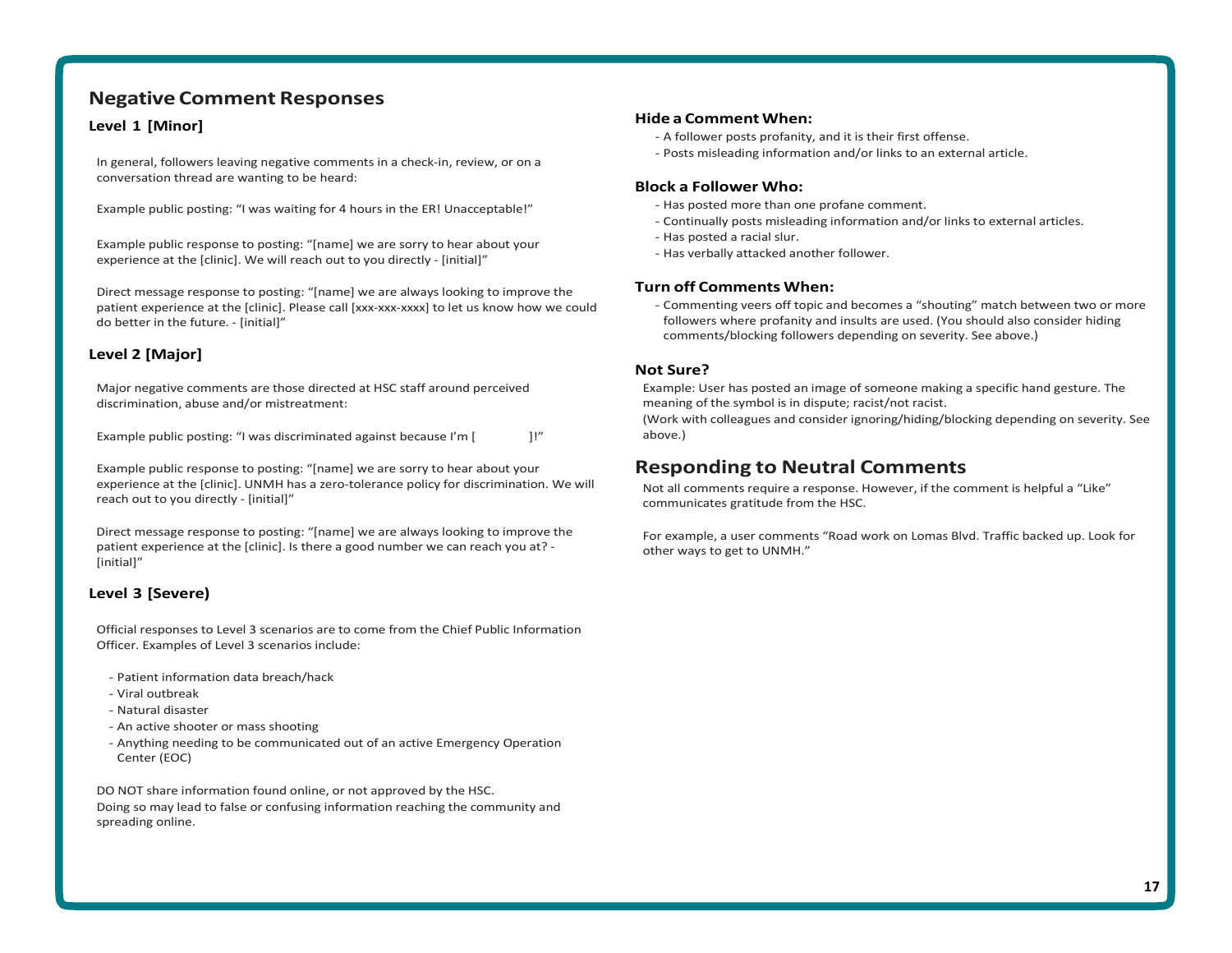| <b>SCIENCES</b>         | <b>Social Media Planning Worksheet</b>                                                                                                                                                                                                                                                                                                                                              |
|-------------------------|-------------------------------------------------------------------------------------------------------------------------------------------------------------------------------------------------------------------------------------------------------------------------------------------------------------------------------------------------------------------------------------|
| Project Name:           |                                                                                                                                                                                                                                                                                                                                                                                     |
| School / Dept:          |                                                                                                                                                                                                                                                                                                                                                                                     |
| Audience(s):            | Priority 1:                                                                                                                                                                                                                                                                                                                                                                         |
|                         |                                                                                                                                                                                                                                                                                                                                                                                     |
|                         | Priority 2:                                                                                                                                                                                                                                                                                                                                                                         |
|                         | Priority 3:                                                                                                                                                                                                                                                                                                                                                                         |
|                         | H<br>ш<br>Request Information / Provide Contact Details<br>Awareness<br>H.<br>Conversion<br><b>Application Submission</b><br>M<br>ш<br><b>Lead Generation</b><br><b>Request Information from Admissions</b><br>L<br>L<br><b>Event Registration</b><br>Call/Email an Admissions Counselor<br>H<br><b>Talling</b><br><b>Video Views</b><br>Schedule a Campus Visit<br>П<br>Engagement |
| Platform(s):            | H<br>Facebook<br>H<br>YouTube<br>LinkedIn<br>L.<br>Instagram<br>Twitter                                                                                                                                                                                                                                                                                                             |
| <b>Starting Budget:</b> | <b>Ending/Remaining</b><br><b>Budget:</b>                                                                                                                                                                                                                                                                                                                                           |
| <b>KPIs:</b>            |                                                                                                                                                                                                                                                                                                                                                                                     |
| Result(s):              |                                                                                                                                                                                                                                                                                                                                                                                     |
| <b>Key Learnings:</b>   |                                                                                                                                                                                                                                                                                                                                                                                     |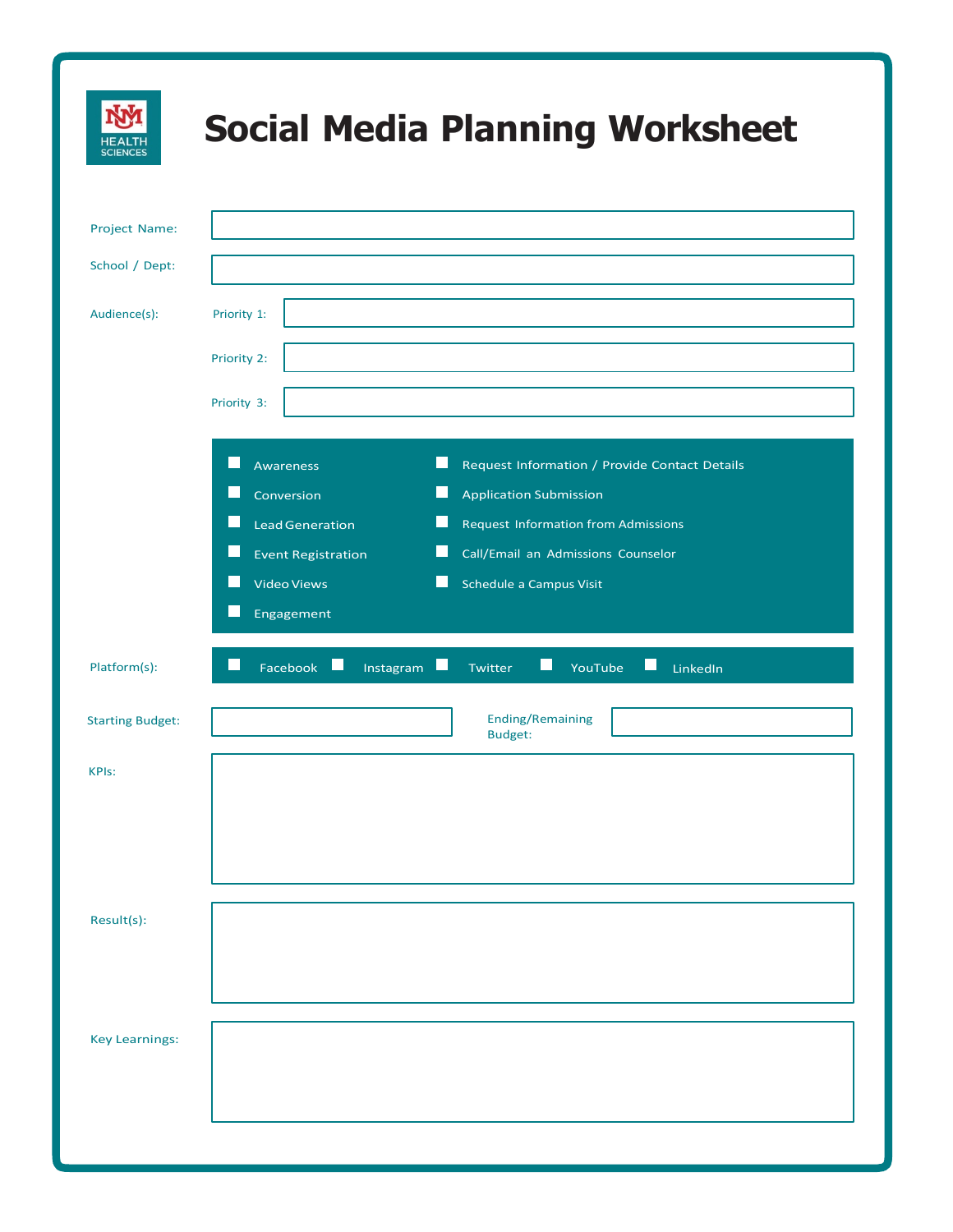

# **Opening & Closing Social Media Accounts**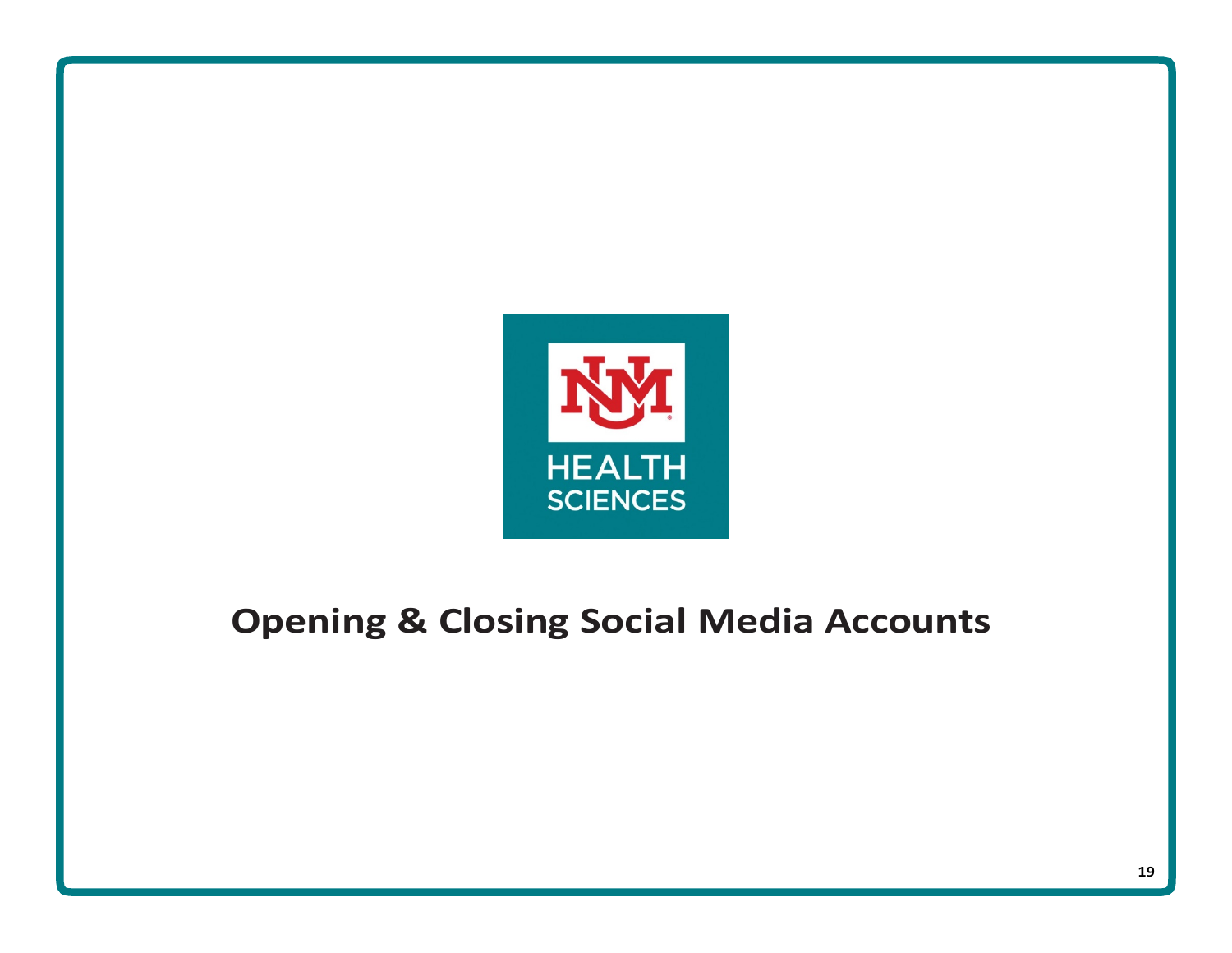# **Should you Create a New Social Media Account?**

The HSC, and its departments and colleges, currently manage several dozen social media accounts across these five platforms: Facebook, Instagram, YouTube, Twitter, and LinkedIn.

It is HSC policy that no member of the faculty or staff is permitted to create a new social media account on behalf of, or associated with, the HSC without approval from the Social Media Steering Committee.

To request approval for a new social media account, fill out the questions on the

New Social Media Account Request form on the next page.

Attach and email the completed form t[o HSC-Social@salud.unm.edu w](mailto:HSC-Social@salud.unm.edu)ith the subject line: "Request for new HSC social media account".

Please note, submitting a request does not guarantee an approval.

# **HSC Social Media Steering Committee**

Periodically, the HSC Social Media Steering Committee will evaluate social media accounts to determine the account's viability. From time to time, the evaluation will result in a recommendation to close the account.

Accounts are evaluated with the following criteria:

- Review of the performance analytics over the last 90 days
- When was content last posted?
- Is there engagement (likes/favorites/page visits)?
- Are people still commenting and conducting back-and-forth conversations?
- Is the audience for whom the account was intended still visiting and engaging?
- Is community activity (likes/shares/comments) the same few people?
- Has there been genuine growth of the audience?
- How much of a Full Time Employee's (FTE) time is dedicated to management?
- Does the amount of time spent managing the page outweigh the account activity?

# **Closing an Account**

If the statistics show a marked decline and the effort outweighs the benefit, the account will be shut down.

The HSC Social Media Steering Committee will work with you to write a "Closing" message which will include:

- The last date of activity (30 to 60 days in the future)
- Information about, and links to, other HSC social accounts on the same platform they can visit for information and to stay connected